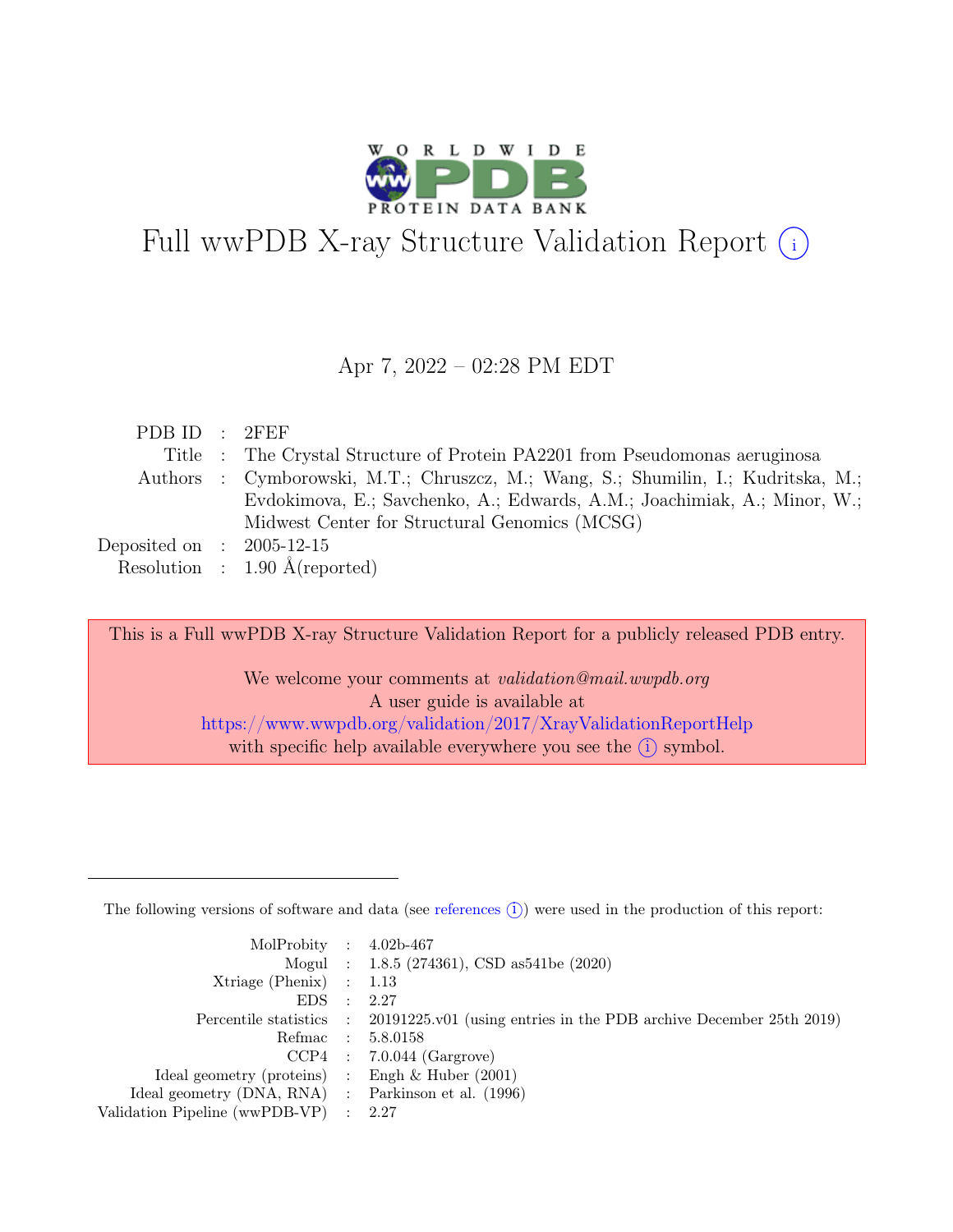# 1 Overall quality at a glance  $(i)$

The following experimental techniques were used to determine the structure: X-RAY DIFFRACTION

The reported resolution of this entry is 1.90 Å.

Percentile scores (ranging between 0-100) for global validation metrics of the entry are shown in the following graphic. The table shows the number of entries on which the scores are based.



| Metric                | Whole archive<br>$(\#Entries)$ | Similar resolution<br>$(\#Entries, resolution range(A))$ |
|-----------------------|--------------------------------|----------------------------------------------------------|
| $R_{free}$            | 130704                         | $6207(1.90-1.90)$                                        |
| Clashscore            | 141614                         | 6847 (1.90-1.90)                                         |
| Ramachandran outliers | 138981                         | 6760 (1.90-1.90)                                         |
| Sidechain outliers    | 138945                         | 6760 (1.90-1.90)                                         |
| RSRZ outliers         | 127900                         | $6082(1.90-1.90)$                                        |

The table below summarises the geometric issues observed across the polymeric chains and their fit to the electron density. The red, orange, yellow and green segments of the lower bar indicate the fraction of residues that contain outliers for  $\geq$ =3, 2, 1 and 0 types of geometric quality criteria respectively. A grey segment represents the fraction of residues that are not modelled. The numeric value for each fraction is indicated below the corresponding segment, with a dot representing fractions <=5% The upper red bar (where present) indicates the fraction of residues that have poor fit to the electron density. The numeric value is given above the bar.

| Mol | Chain | Length | Quality of chain |                   |
|-----|-------|--------|------------------|-------------------|
|     |       | 294    | 9%<br>88%        | $7\%$             |
|     |       | 294    | 4%<br>90%        | $5\% \cdot \cdot$ |
|     |       | 294    | $7\%$<br>89%     | $6\%$             |

The following table lists non-polymeric compounds, carbohydrate monomers and non-standard residues in protein, DNA, RNA chains that are outliers for geometric or electron-density-fit criteria:

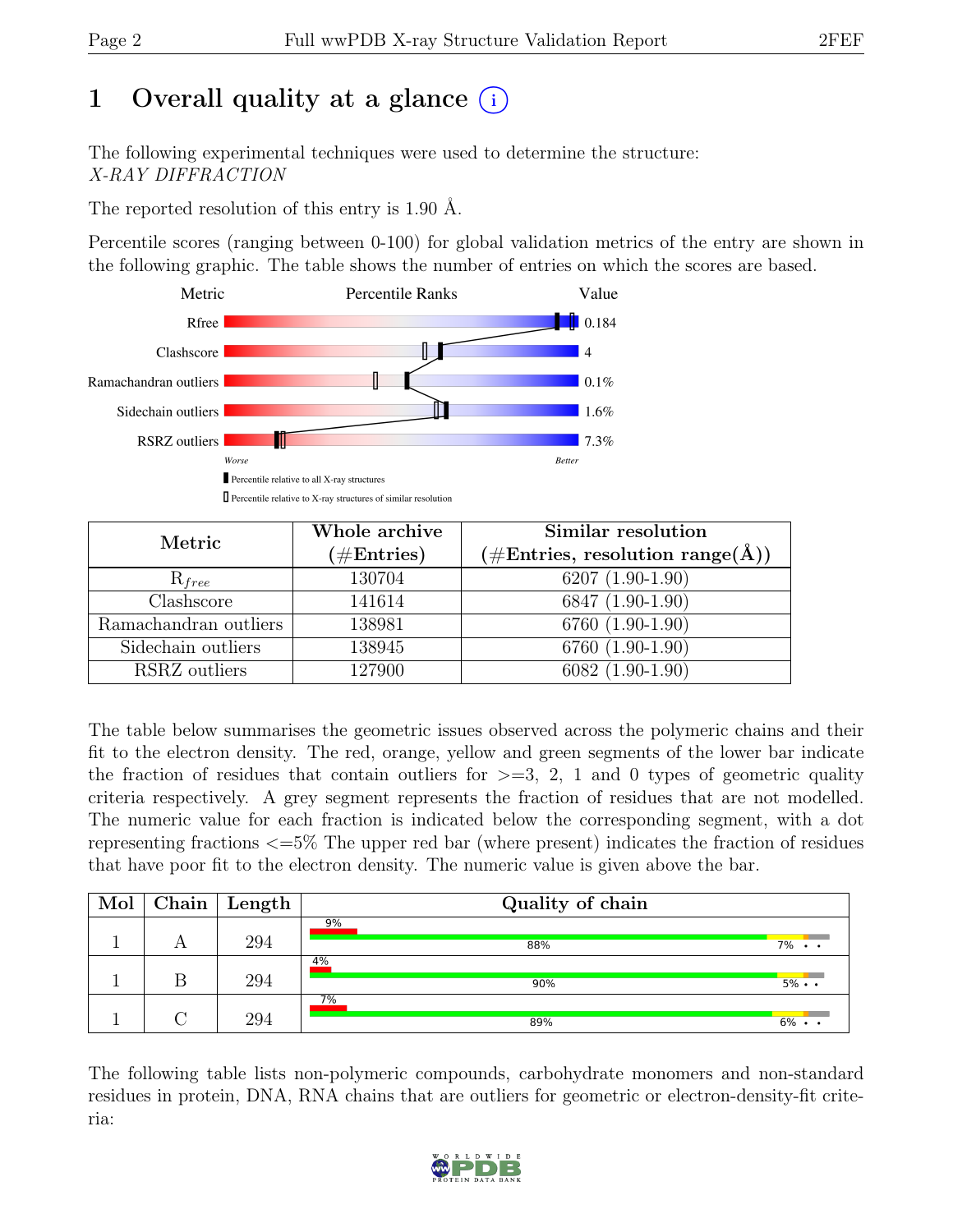|                            |     |  | Mol   Type   Chain   Res   Chirality   Geometry   Clashes   Electron density |
|----------------------------|-----|--|------------------------------------------------------------------------------|
| $\angle$   EDO   $\subset$ | 603 |  |                                                                              |

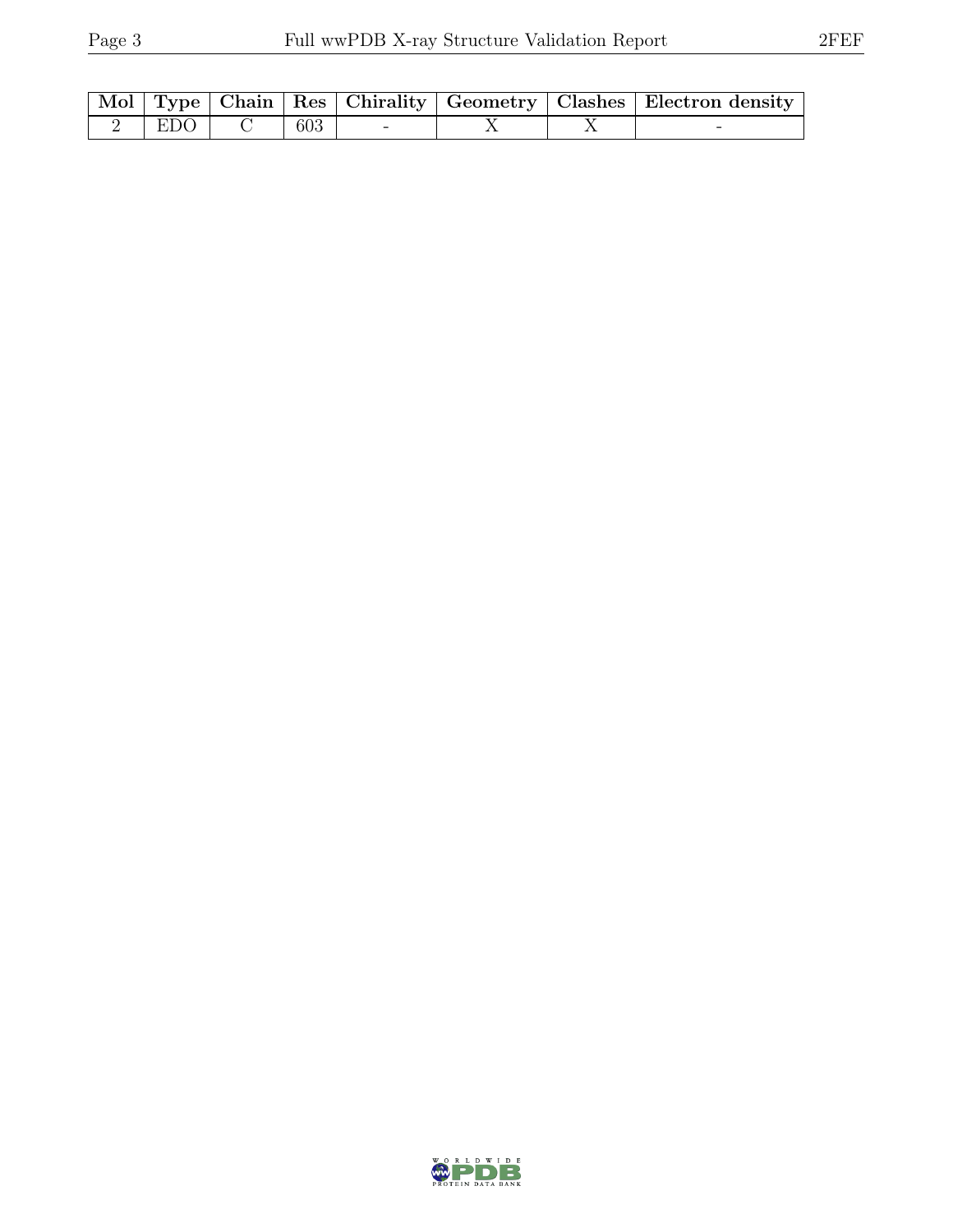# 2 Entry composition  $(i)$

There are 3 unique types of molecules in this entry. The entry contains 7187 atoms, of which 0 are hydrogens and 0 are deuteriums.

In the tables below, the ZeroOcc column contains the number of atoms modelled with zero occupancy, the AltConf column contains the number of residues with at least one atom in alternate conformation and the Trace column contains the number of residues modelled with at most 2 atoms.

| Mol |     | Chain   Residues |              | Atoms          |     |                |               |   | $ZeroOcc \mid AltConf \mid$ | <b>Trace</b> |
|-----|-----|------------------|--------------|----------------|-----|----------------|---------------|---|-----------------------------|--------------|
|     |     | 282              | Total        | $\overline{C}$ | N   |                | -Se           |   |                             |              |
|     | A   |                  | 2217         | 1424           | 394 | - 397          | $\mathcal{D}$ |   |                             |              |
|     |     |                  | Total        | $\mathbf C$    | N   |                | Se            |   |                             |              |
|     | 284 | 2255             | 1444         | 405            | 404 | $\overline{2}$ |               | 5 |                             |              |
|     | 281 | Total            | $\mathbf{C}$ | N              |     | <sub>Se</sub>  |               | 5 |                             |              |
|     |     | 2223             | 1427         | 396            | 398 | $\mathcal{D}$  |               |   |                             |              |

• Molecule 1 is a protein called hypothetical protein PA2201.

• Molecule 2 is 1,2-ETHANEDIOL (three-letter code: EDO) (formula:  $C_2H_6O_2$ ).



|  | Mol   Chain   Residues | Atoms                                                      | $ZeroOcc \   \$ AltConf |
|--|------------------------|------------------------------------------------------------|-------------------------|
|  |                        | Total C O<br>2 2                                           |                         |
|  |                        | Total C O<br>2 2                                           |                         |
|  |                        | Total C O<br>$\mathcal{D}_{\mathcal{L}}$<br>$\overline{2}$ |                         |

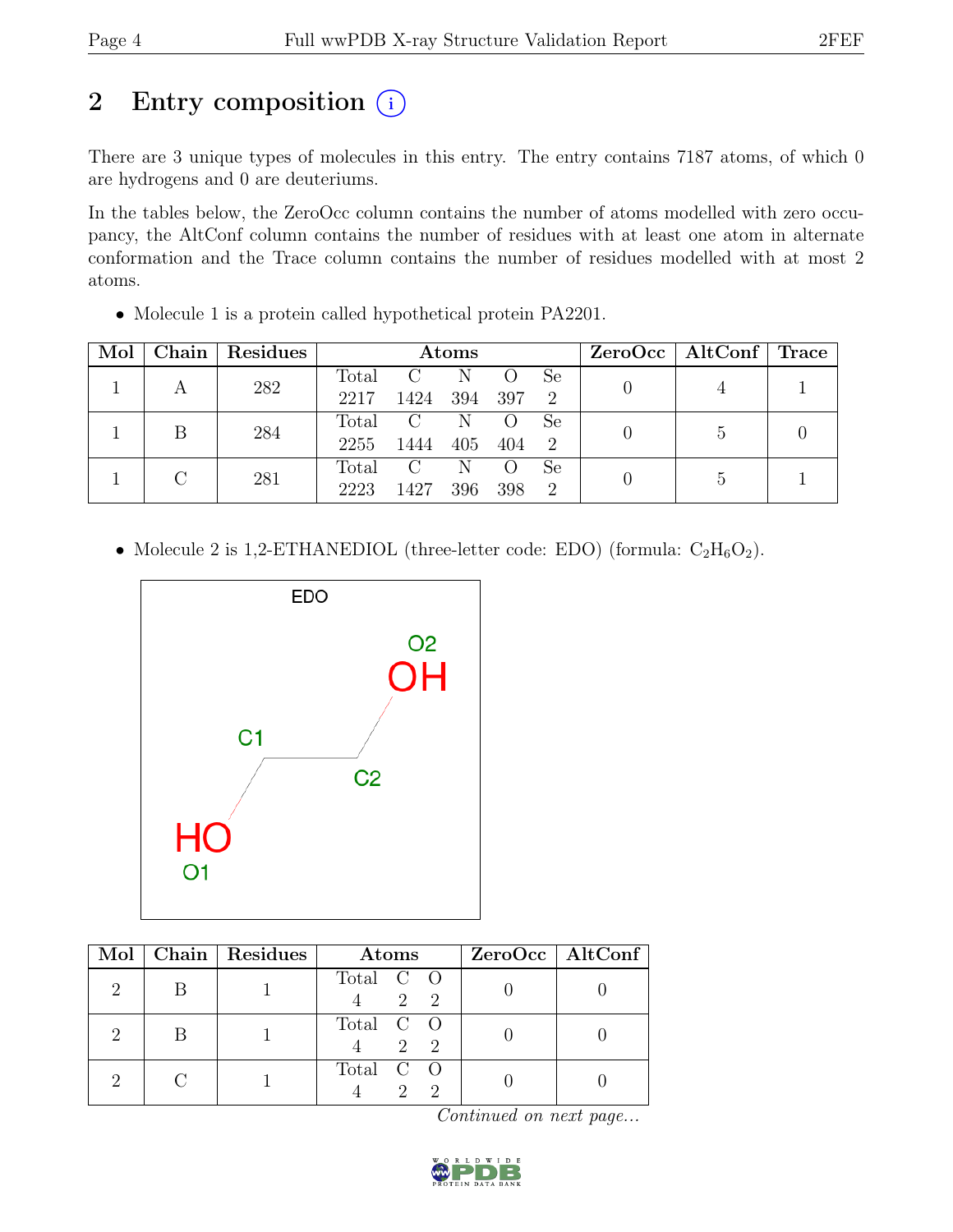Continued from previous page...

|  | Mol   Chain   Residues | <b>Atoms</b> |  |  | $ZeroOcc \   \$ AltConf |  |
|--|------------------------|--------------|--|--|-------------------------|--|
|  |                        | Total C      |  |  |                         |  |

• Molecule 3 is water.

| Mol |   | Chain   Residues | Atoms                               | ZeroOcc   AltConf |
|-----|---|------------------|-------------------------------------|-------------------|
| 3   |   | 142              | Total<br><sup>O</sup><br>142<br>142 |                   |
| 3   | В | 162              | Total<br>162<br>162                 |                   |
| 3   |   | 172              | Total<br>$\cup$<br>172<br>172       |                   |

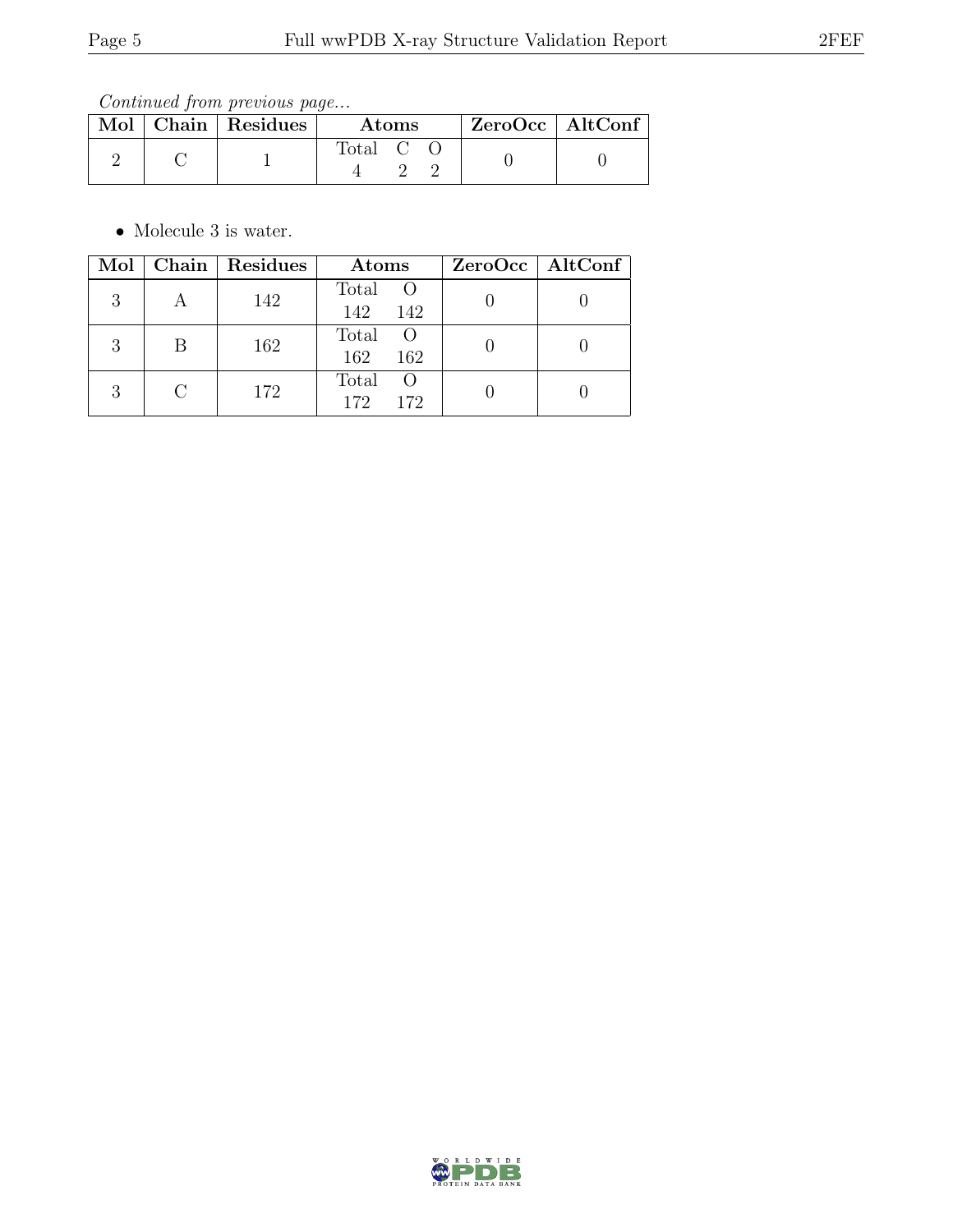# 3 Residue-property plots  $(i)$

These plots are drawn for all protein, RNA, DNA and oligosaccharide chains in the entry. The first graphic for a chain summarises the proportions of the various outlier classes displayed in the second graphic. The second graphic shows the sequence view annotated by issues in geometry and electron density. Residues are color-coded according to the number of geometric quality criteria for which they contain at least one outlier:  $green = 0$ , yellow  $= 1$ , orange  $= 2$  and red  $= 3$  or more. A red dot above a residue indicates a poor fit to the electron density (RSRZ > 2). Stretches of 2 or more consecutive residues without any outlier are shown as a green connector. Residues present in the sample, but not in the model, are shown in grey.



• Molecule 1: hypothetical protein PA2201

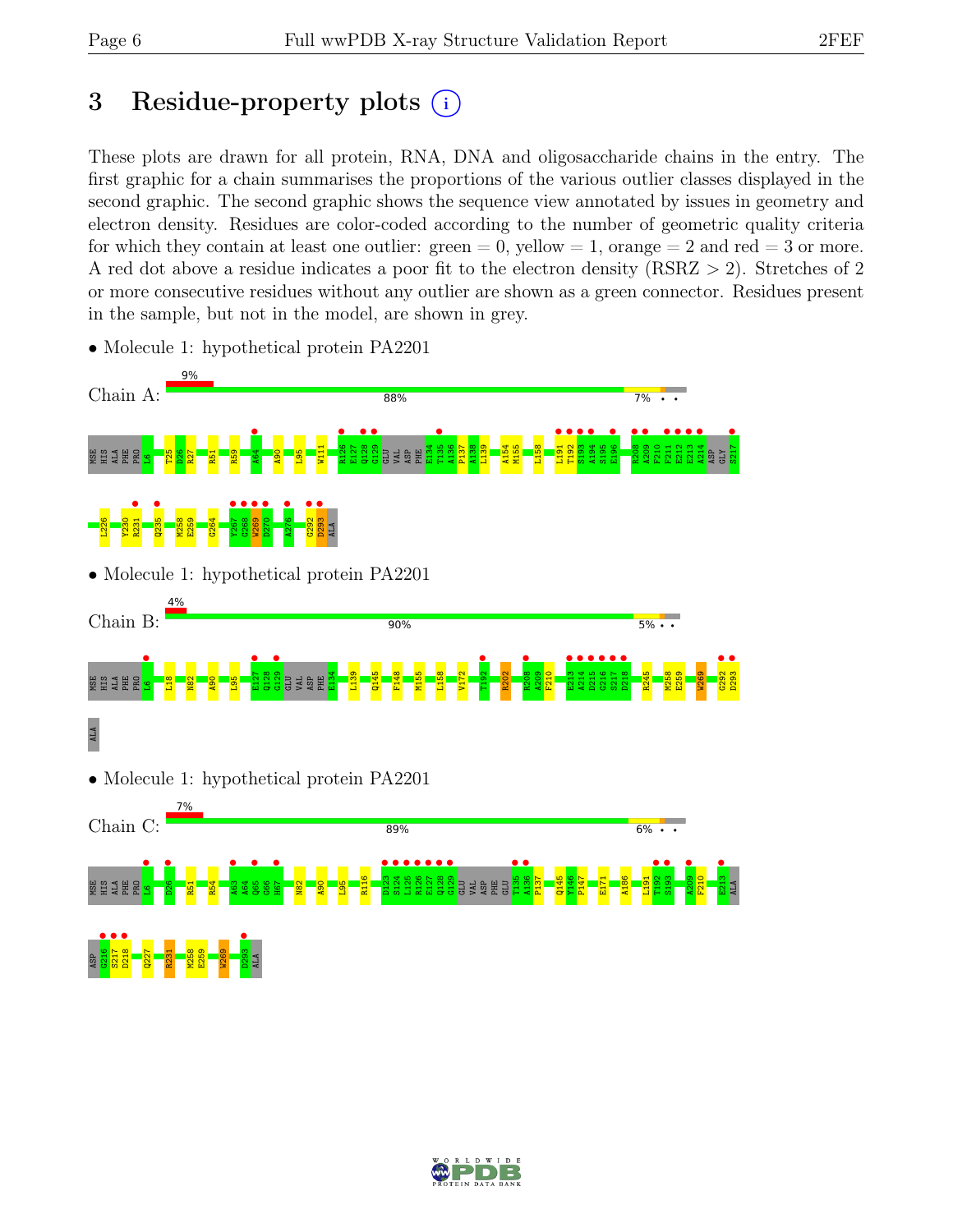# 4 Data and refinement statistics  $(i)$

| Property                                                         | Value                                           | <b>Source</b> |
|------------------------------------------------------------------|-------------------------------------------------|---------------|
| Space group                                                      | P 43 21 2                                       | Depositor     |
| Cell constants                                                   | 118.59Å<br>118.59Å<br>144.32Å                   | Depositor     |
| a, b, c, $\alpha$ , $\beta$ , $\gamma$                           | $90.00^\circ$<br>$90.00^\circ$<br>$90.00^\circ$ |               |
| Resolution $(A)$                                                 | 45.83<br>$-1.90$                                | Depositor     |
|                                                                  | 45.81<br>$-1.90$                                | <b>EDS</b>    |
| % Data completeness                                              | 98.8 (45.83-1.90)                               | Depositor     |
| (in resolution range)                                            | 98.8 (45.81-1.90)                               | <b>EDS</b>    |
| $R_{merge}$                                                      | 0.06                                            | Depositor     |
| $\mathrm{R}_{sym}$                                               | 0.06                                            | Depositor     |
| $\langle I/\sigma(I) \rangle^{-1}$                               | 3.70 (at $1.89\text{\AA}$ )                     | Xtriage       |
| Refinement program                                               | REFMAC 5.2.0005                                 | Depositor     |
|                                                                  | 0.186<br>0.222<br>$\overline{\phantom{a}}$      | Depositor     |
| $R, R_{free}$                                                    | 0.188<br>0.184<br>$\ddot{\phantom{a}}$          | DCC           |
| $R_{free}$ test set                                              | $\overline{4070}$ reflections $(5.06\%)$        | wwPDB-VP      |
| Wilson B-factor $(A^2)$                                          | 28.7                                            | Xtriage       |
| Anisotropy                                                       | 0.138                                           | Xtriage       |
| Bulk solvent $k_{sol}(\text{e}/\text{A}^3), B_{sol}(\text{A}^2)$ | $0.38$ , 45.7                                   | <b>EDS</b>    |
| L-test for twinning <sup>2</sup>                                 | $< L >$ = 0.48, $< L^2 >$ = 0.31                | Xtriage       |
| Estimated twinning fraction                                      | $\overline{\text{No}}$ twinning to report.      | Xtriage       |
| $F_o, F_c$ correlation                                           | 0.95                                            | <b>EDS</b>    |
| Total number of atoms                                            | 7187                                            | wwPDB-VP      |
| Average B, all atoms $(A^2)$                                     | 30.0                                            | wwPDB-VP      |

Xtriage's analysis on translational NCS is as follows: The largest off-origin peak in the Patterson function is 2.46% of the height of the origin peak. No significant pseudotranslation is detected.

<sup>&</sup>lt;sup>2</sup>Theoretical values of  $\langle |L| \rangle$ ,  $\langle L^2 \rangle$  for acentric reflections are 0.5, 0.333 respectively for untwinned datasets, and 0.375, 0.2 for perfectly twinned datasets.



<span id="page-6-1"></span><span id="page-6-0"></span><sup>1</sup> Intensities estimated from amplitudes.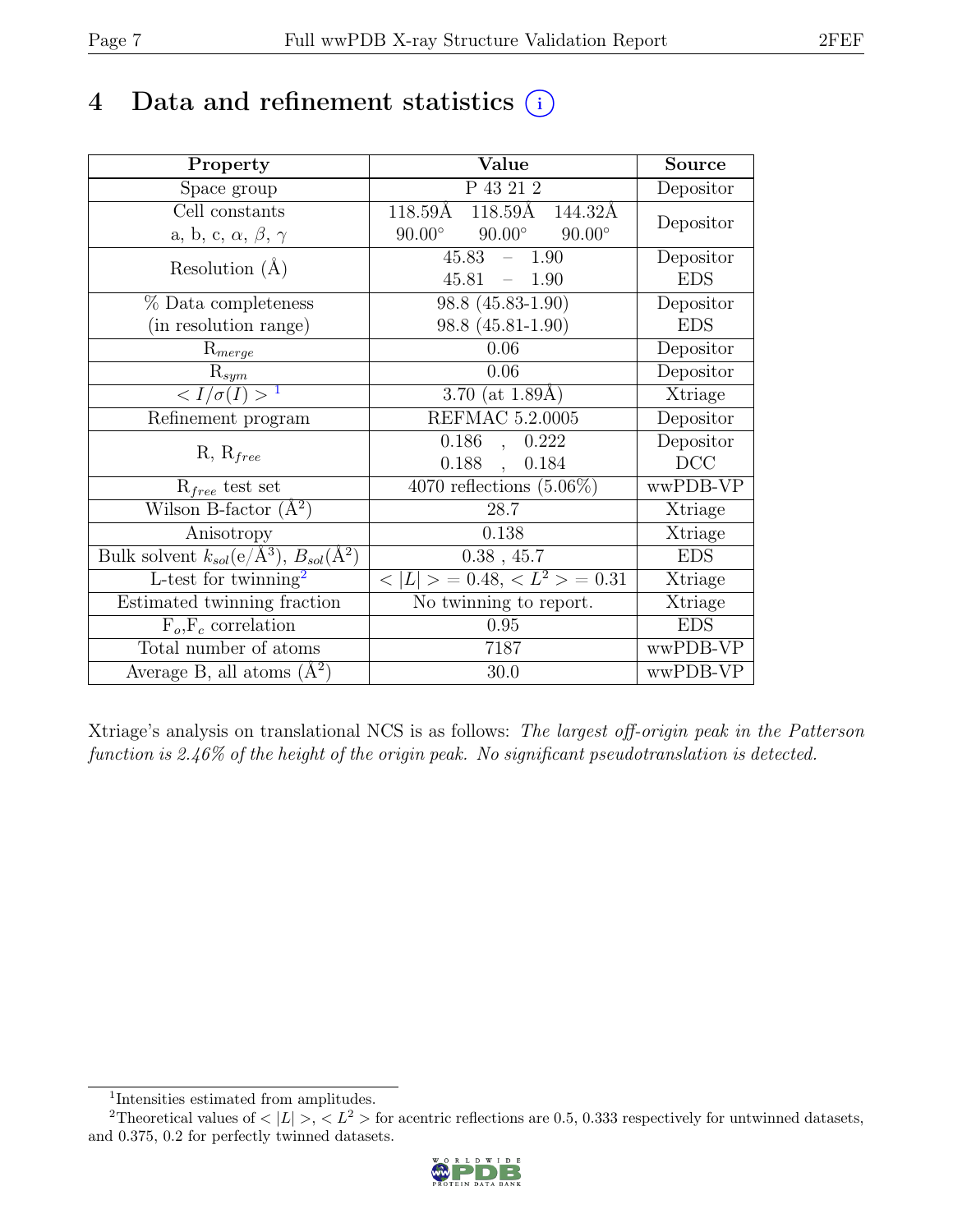# 5 Model quality  $(i)$

# 5.1 Standard geometry  $(i)$

Bond lengths and bond angles in the following residue types are not validated in this section: EDO

The Z score for a bond length (or angle) is the number of standard deviations the observed value is removed from the expected value. A bond length (or angle) with  $|Z| > 5$  is considered an outlier worth inspection. RMSZ is the root-mean-square of all Z scores of the bond lengths (or angles).

| Mol | Chain  |             | Bond lengths | Bond angles |                               |  |
|-----|--------|-------------|--------------|-------------|-------------------------------|--|
|     |        | <b>RMSZ</b> | $\# Z  > 5$  | RMSZ        | # $ Z >5$                     |  |
|     |        | 0.66        | 0/2283       | 0.70        | $1/3101$ $(0.0\%)$            |  |
|     | В      | 0.70        | 0/2322       | 0.70        | 0/3155                        |  |
|     | $\cap$ | 0.76        | 0/2293       | 0.73        | $1/3116$ $(0.0\%)$            |  |
| All | All    | 0.71        | 6898         | 0.71        | $2/93\overline{72}$ $(0.0\%)$ |  |

There are no bond length outliers.

All (2) bond angle outliers are listed below:

| $\vert$ Mol $\vert$ Chain $\vert$ Res $\vert$ Type $\vert$ |     |            | Atoms                         |         | Observed( $^{\circ}$ )   Ideal( $^{\circ}$ ) |        |
|------------------------------------------------------------|-----|------------|-------------------------------|---------|----------------------------------------------|--------|
|                                                            | 258 |            | $MSE$   $CG-SE-CE$            | $-5.84$ | 86.06                                        | 98.90  |
|                                                            |     | $\rm{ARG}$ | $\mid$ NE-CZ-NH2 $\mid$ -5.40 |         | 117.60                                       | 120.30 |

There are no chirality outliers.

There are no planarity outliers.

### 5.2 Too-close contacts  $(i)$

In the following table, the Non-H and H(model) columns list the number of non-hydrogen atoms and hydrogen atoms in the chain respectively. The H(added) column lists the number of hydrogen atoms added and optimized by MolProbity. The Clashes column lists the number of clashes within the asymmetric unit, whereas Symm-Clashes lists symmetry-related clashes.

|  |      |      |    | Mol   Chain   Non-H   H(model)   $\overline{H}$ (added)   Clashes   Symm-Clashes |
|--|------|------|----|----------------------------------------------------------------------------------|
|  | 2217 | 2141 |    |                                                                                  |
|  | 2255 | 2195 | 2. |                                                                                  |
|  | 2223 | 2158 | 22 |                                                                                  |
|  |      |      |    |                                                                                  |
|  |      | 1 വ  |    |                                                                                  |
|  |      |      |    |                                                                                  |

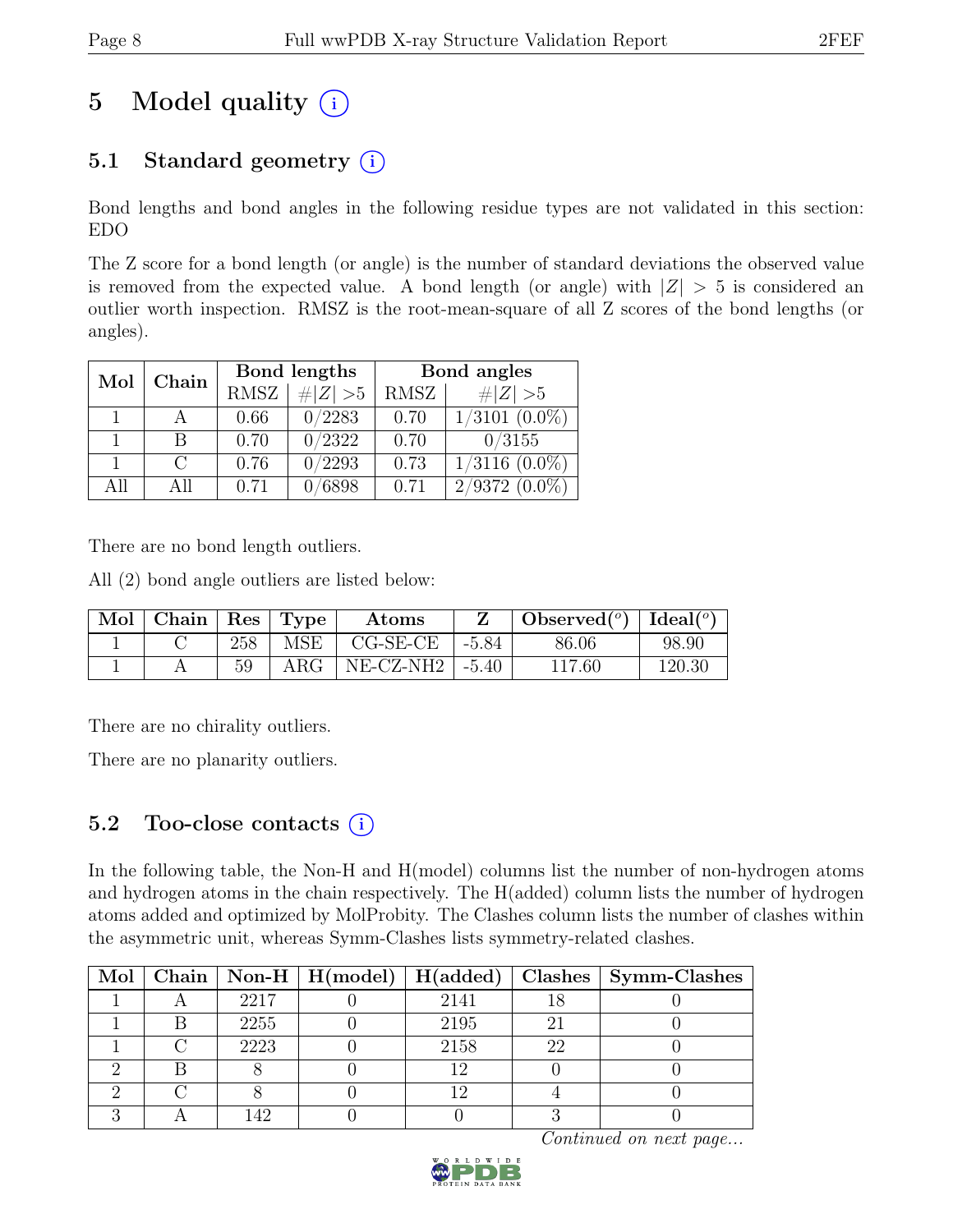The all-atom clashscore is defined as the number of clashes found per 1000 atoms (including hydrogen atoms). The all-atom clashscore for this structure is 4.

All (59) close contacts within the same asymmetric unit are listed below, sorted by their clash magnitude.

| Atom-1              | Atom-2              | Interatomic       | $\overline{\text{Clash}}$ |
|---------------------|---------------------|-------------------|---------------------------|
|                     |                     | distance $(\AA)$  | overlap $(\AA)$           |
| 1:C:147:PRO:HB2     | 2:C:603:EDO:H12     | 1.22              | 1.16                      |
| 1: A: 155: MSE: HE1 | 1:A:158:LEU:HD12    | 1.41              | $\overline{1.02}$         |
| 1: A: 155: MSE: CE  | 1:A:158:LEU:HD12    | 1.92              | 0.98                      |
| 1:A:51[B]:ARG:HH12  | 1:C:82:ASN:HD21     | 1.24              | 0.84                      |
| 1:A:155:MSE:HE1     | 1:A:158:LEU:CD1     | 2.08              | 0.84                      |
| 1:C:147:PRO:HB2     | 2:C:603:EDO:C1      | 2.10              | 0.76                      |
| 1:B:155:MSE:HE3     | 1:B:258:MSE:SE      | 2.40              | 0.72                      |
| 1:C:147:PRO:CB      | 2:C:603:EDO:H12     | 2.12              | 0.72                      |
| 1:B:82:ASN:HD21     | 1:C:51[B]:ARG:HH12  | 1.37              | 0.70                      |
| 1:A:292:GLY:O       | 1:A:293:ASP:HB2     | 1.91              | 0.69                      |
| 1:C:210:PHE:CE1     | 1:C:269[A]:TRP:CH2  | 2.81              | 0.69                      |
| 1:C:210:PHE:HE1     | 1:C:269[A]:TRP:CZ3  | $\overline{2.11}$ | 0.69                      |
| 1: A: 155: MSE: HE2 | 1:A:158:LEU:HD12    | 1.75              | 0.67                      |
| 1:B:245:ARG:HH11    | 1:B:245:ARG:HG2     | $\overline{1.60}$ | 0.67                      |
| 1: B: 155: MSE: CE  | 1:B:158:LEU:HD12    | 2.27              | 0.65                      |
| 1:A:231:ARG:O       | 1: A: 235: GLN: HG3 | 1.98              | 0.64                      |
| 1:B:155:MSE:HE3     | 1:B:258:MSE:CG      | $\overline{2.27}$ | 0.64                      |
| 1:A:137:PRO:HG3     | 3:A:304:HOH:O       | 2.00              | 0.62                      |
| 1:C:116:ARG:NH2     | 1:C:171:GLU:OE1     | $\overline{2.22}$ | 0.62                      |
| 1:C:210:PHE:CE1     | 1:C:269[A]:TRP:CZ3  | 2.88              | 0.61                      |
| 1:A:137:PRO:CG      | 3:A:304:HOH:O       | 2.48              | 0.61                      |
| 1:B:155:MSE:HE1     | 1:B:158:LEU:HD12    | 1.81              | 0.60                      |
| 1:C:137:PRO:HG3     | 3:C:610:HOH:O       | 2.01              | 0.60                      |
| 1:A:90:ALA:HB1      | 1:A:95:LEU:HD12     | 1.86              | 0.57                      |
| 1:B:202:ARG:HG2     | 1:B:245:ARG:HG3     | 1.87              | 0.57                      |
| 1:C:210:PHE:CE1     | 1:C:269[A]:TRP:HH2  | 2.27              | 0.53                      |
| 1:B:18:LEU:HD12     | 1:B:18:LEU:N        | 2.25              | 0.52                      |
| 1:C:90:ALA:HB1      | 1:C:95:LEU:HD12     | 1.90              | 0.52                      |
| 1:A:264:GLY:HA2     | 1:A:269:TRP:CZ3     | 2.48              | 0.49                      |
| 1:C:186:ALA:HA      | 1:C:191:LEU:HB2     | 1.95              | 0.49                      |
| 1:C:116:ARG:NE      | 1:C:171:GLU:OE2     | $\overline{2.42}$ | 0.48                      |



Mol Chain Non-H  $H(model)$  H(added) Clashes Symm-Clashes 3 | B | 162 | 0 | 0 | 0 | 0 3 | C | 172 | 0 | 0 | 4 | 0 All | All | 7187 | 0 | 6518 | 59 | 0

Continued from previous page...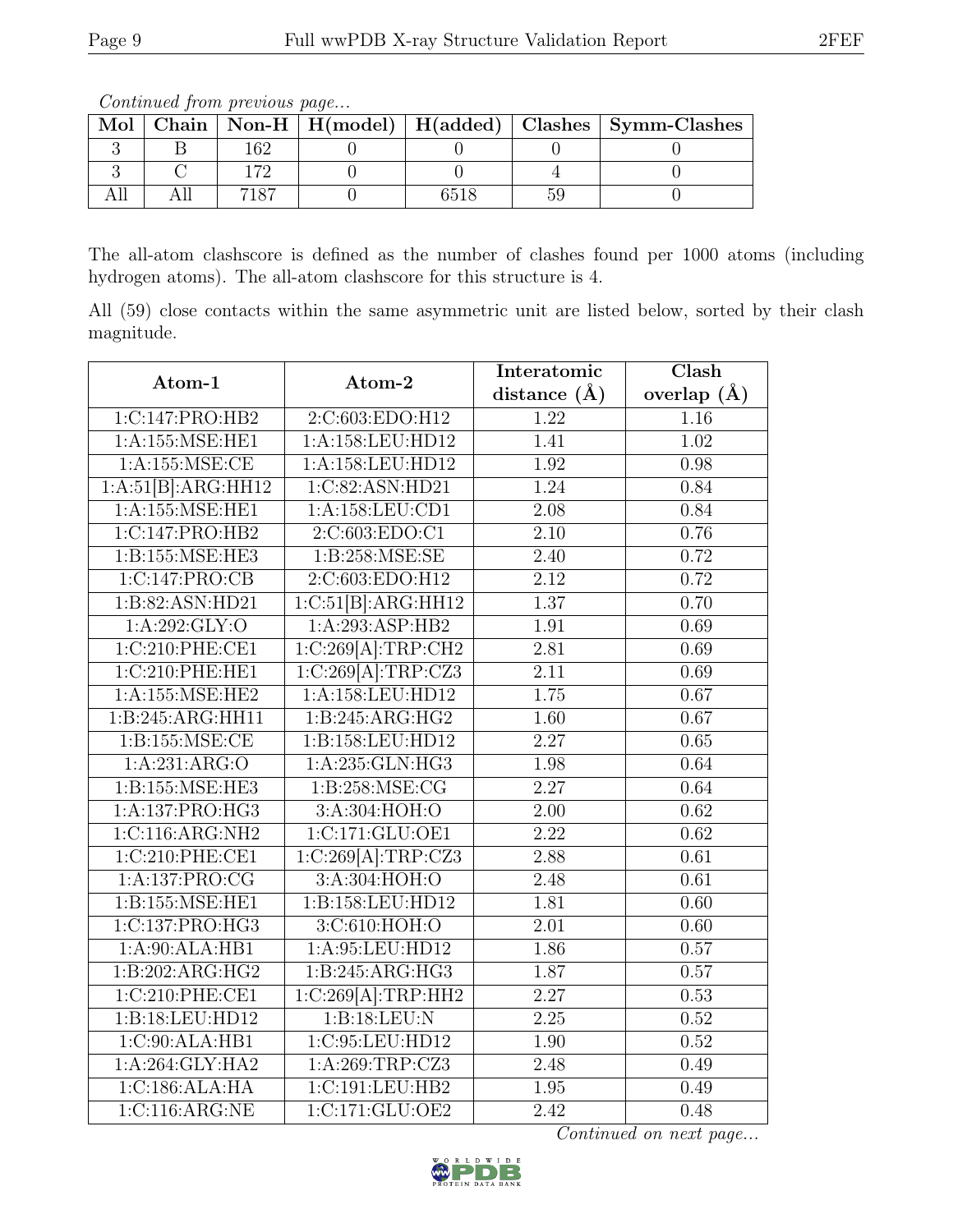| Atom-1                                     | Atom-2              | Interatomic       | $\overline{\text{Clash}}$ |
|--------------------------------------------|---------------------|-------------------|---------------------------|
|                                            |                     | distance $(\AA)$  | overlap $(A)$             |
| 1:B:145[B]:GLN:HE22                        | 1:C:54:ARG:HH22     | 1.62              | 0.48                      |
| $1: A:226:$ LEU:O                          | 1:A:230:TYR:HB2     | $\overline{2.14}$ | 0.48                      |
| 1:C:210:PHE:HE1                            | 1:C:269[A]:TRP:CH2  | 2.27              | 0.48                      |
| 1:B:155:MSE:HE3                            | 1:B:258:MSE:HB3     | 1.95              | 0.47                      |
| 1:C:210:PHE:CZ                             | 1:C:269[A]:TRP:HH2  | 2.33              | 0.47                      |
| 1:B:155:MSE:HE1                            | 1: B: 158: LEU: CD1 | 2.46              | 0.46                      |
| 1:B:90:ALA:HB1                             | 1:B:95:LEU:HD12     | 1.96              | 0.46                      |
| 1:C:210:PHE:CZ                             | 1:C:269[A]:TRP:CH2  | 3.04              | 0.45                      |
| 2:C:603:EDO:C2                             | 3:C:729:HOH:O       | $\overline{2.65}$ | 0.45                      |
| 1:A:25:THR:OG1                             | 1:A:27:ARG:HG2      | 2.17              | 0.45                      |
| 1: B: 292: GLY:O                           | 1:B:293:ASP:HB2     | 2.16              | 0.44                      |
| 1:A:155:MSE:CE                             | 1:A:258:MSE:HG2     | 2.48              | 0.44                      |
| 1:C:227:GLN:OE1                            | 1:C:231[B]:ARG:HD3  | 2.18              | 0.43                      |
| 1:B:18:LEU:HD12                            | 1:B:18:LEU:H        | 1.82              | 0.43                      |
| 1:B:245:ARG:HG2                            | 1:B:245:ARG:NH1     | 2.30              | 0.43                      |
| 1:A:111:TRP:CZ3                            | 1:A:139:LEU:HD13    | 2.54              | 0.43                      |
| 1:C:218:ASP:HA                             | 3:C:684:HOH:O       | 2.19              | 0.43                      |
| 1: B: 155: MSE: CE                         | 1:B:258:MSE:HG2     | 2.49              | 0.43                      |
| 1:B:210:PHE:HE1                            | 1:B:269:TRP:CZ3     | 2.35              | 0.43                      |
| 1:B:139[A]:LEU:HD11                        | 1:B:148:PHE:HB2     | 2.01              | 0.42                      |
| 1:C:217:SER:HB3                            | 1:C:218:ASP:H       | $\overline{1.65}$ | 0.42                      |
| 1:A:111:TRP:CH2                            | 1:A:139:LEU:HD13    | 2.55              | 0.42                      |
| 1:B:155:MSE:HE3                            | 1:B:258:MSE:CB      | 2.49              | 0.42                      |
| 1:A:154:ALA:C                              | 1:A:155:MSE:HE2     | 2.41              | 0.42                      |
| 1: B: 155: MSE: CE                         | 1:B:258:MSE:HB3     | 2.50              | 0.42                      |
| 1:C:145:GLN:HG2                            | 3:C:761:HOH:O       | 2.20              | 0.41                      |
| 1:A:137:PRO:HG2                            | 3:A:304:HOH:O       | 2.18              | 0.40                      |
| $1:B:139[B]\cdot\overline{\text{LEU:HB2}}$ | 1:B:172:VAL:HG12    | 2.02              | 0.40                      |

Continued from previous page...

There are no symmetry-related clashes.

### 5.3 Torsion angles  $(i)$

#### 5.3.1 Protein backbone (i)

In the following table, the Percentiles column shows the percent Ramachandran outliers of the chain as a percentile score with respect to all X-ray entries followed by that with respect to entries of similar resolution.

The Analysed column shows the number of residues for which the backbone conformation was analysed, and the total number of residues.

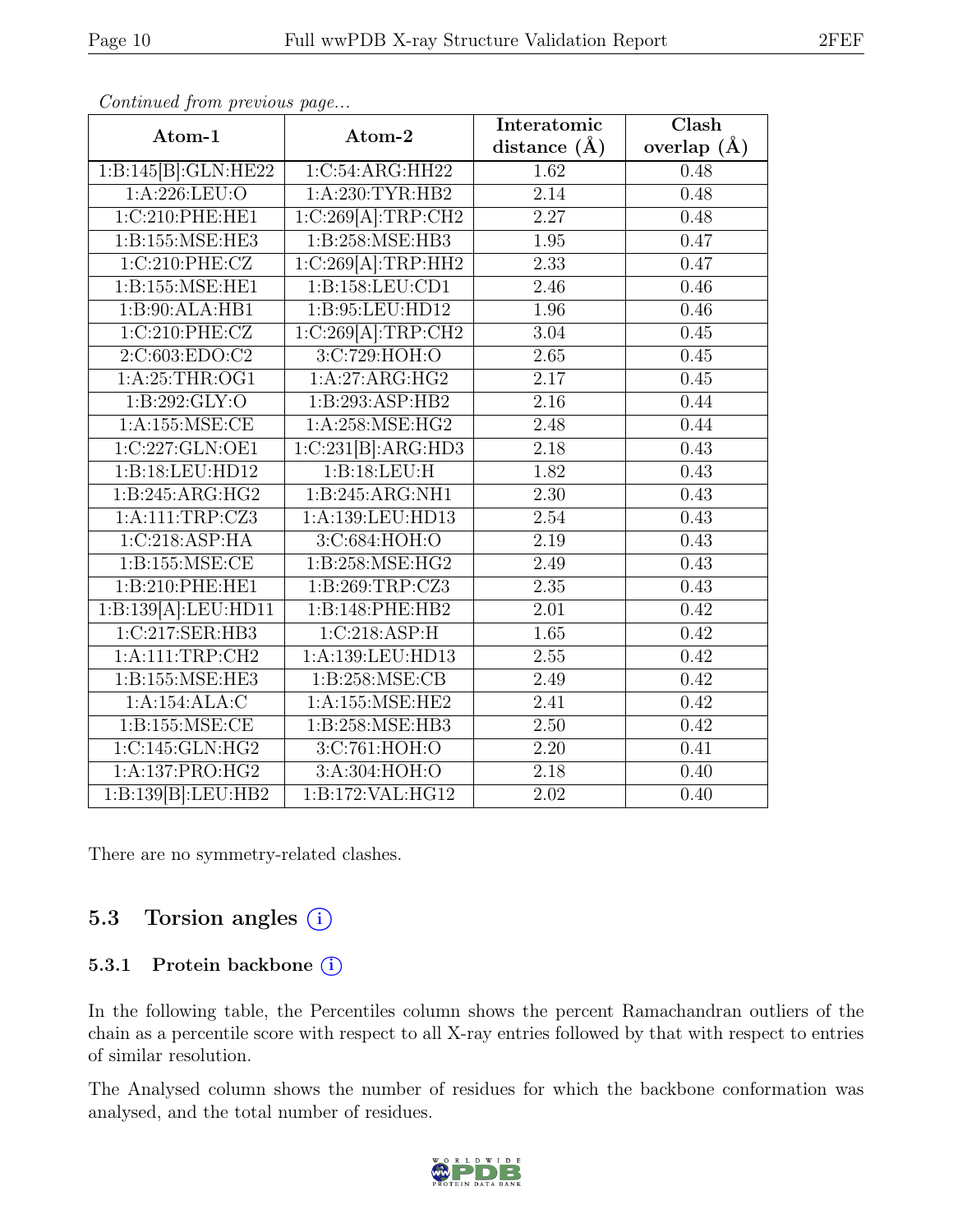| Mol | Chain         | Analysed                      | Favoured | Allowed   Outliers |          |     | Percentiles |
|-----|---------------|-------------------------------|----------|--------------------|----------|-----|-------------|
|     | A             | $280/294$ (95%)   271 (97%)   |          | $8(3\%)$           | $1(0\%)$ | 34  | 24          |
|     | B             | $285/294$ (97%)   279 (98%)   |          | 6 $(2\%)$          |          | 100 | $\vert$ 100 |
|     | $\mathcal{C}$ | $280/294$ (95%)   270 (96%)   |          | $10(4\%)$          |          |     | 100         |
| All | All           | $845/882$ (96\%)   820 (97\%) |          | $24(3\%)$          | $1(0\%)$ | 51  | 42          |

All (1) Ramachandran outliers are listed below:

| Mol | Chain | Res | 'oe |  |
|-----|-------|-----|-----|--|
|     |       |     |     |  |

#### 5.3.2 Protein sidechains  $(i)$

In the following table, the Percentiles column shows the percent sidechain outliers of the chain as a percentile score with respect to all X-ray entries followed by that with respect to entries of similar resolution.

The Analysed column shows the number of residues for which the sidechain conformation was analysed, and the total number of residues.

| Mol | Chain | Analysed           | Rotameric   | Outliers  |    | Percentiles |
|-----|-------|--------------------|-------------|-----------|----|-------------|
|     |       | 207/222(93%)       | $203(98\%)$ | $4(2\%)$  | 57 | 53          |
|     | B     | $213/222(96\%)$    | $210(99\%)$ | $3(1\%)$  | 67 | 65          |
|     | C     | $210/222(95\%)$    | 205(98%)    | $5(2\%)$  | 49 | 43          |
| All | All   | $630/666$ $(95\%)$ | 618 (98%)   | $12(2\%)$ | 62 | 53          |

All (12) residues with a non-rotameric sidechain are listed below:

| Mol         | Chain          | Res    | <b>Type</b> |
|-------------|----------------|--------|-------------|
| 1           | A              | 191    | LEU         |
| $\mathbf 1$ | А              | 259    | GLU         |
| 1           | А              | 269    | TRP         |
| 1           | A              | 293    | <b>ASP</b>  |
| $\mathbf 1$ | B              | 202    | $\rm{ARG}$  |
| 1           | В              | 259    | GLU         |
| 1           | B              | 269    | TRP         |
| $\mathbf 1$ | $\overline{C}$ | 231[A] | $\rm{ARG}$  |
| 1           | $\overline{C}$ | 231[B] | $\rm{ARG}$  |
| 1           | $\overline{C}$ | 259    | GLU         |
| 1           | С              | 269[A] | TRP         |
| 1           | $\overline{C}$ | 269 B  | TRP         |

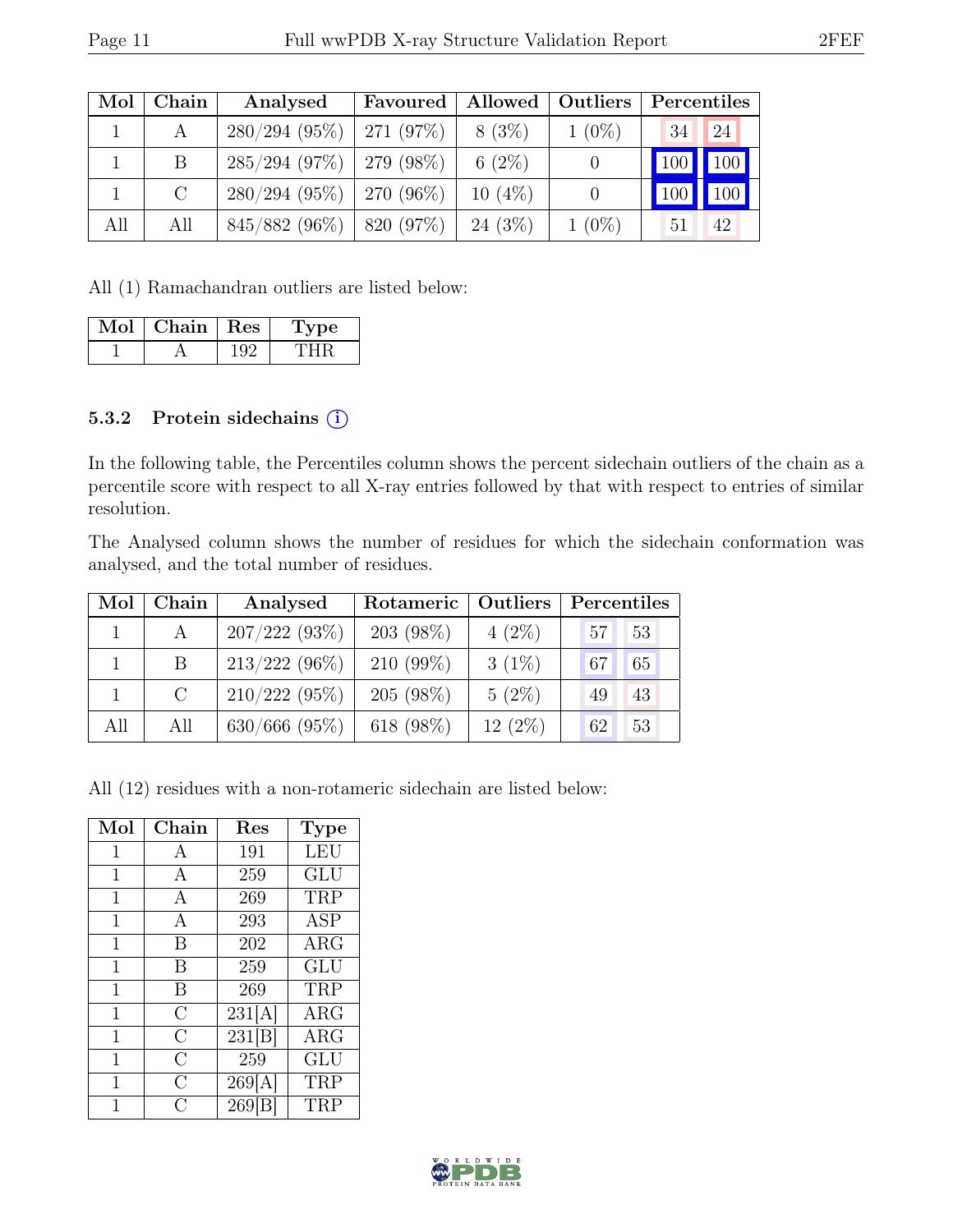Sometimes sidechains can be flipped to improve hydrogen bonding and reduce clashes. All (2) such sidechains are listed below:

| Mol | Chain | $\operatorname{Res}% \left( \mathcal{N}\right) \equiv\operatorname*{Res}\left( \mathcal{N}\right)$ | ype |
|-----|-------|----------------------------------------------------------------------------------------------------|-----|
|     |       |                                                                                                    |     |
|     |       |                                                                                                    |     |

#### 5.3.3 RNA  $(i)$

There are no RNA molecules in this entry.

#### 5.4 Non-standard residues in protein, DNA, RNA chains (i)

There are no non-standard protein/DNA/RNA residues in this entry.

#### 5.5 Carbohydrates (i)

There are no monosaccharides in this entry.

#### 5.6 Ligand geometry  $(i)$

4 ligands are modelled in this entry.

In the following table, the Counts columns list the number of bonds (or angles) for which Mogul statistics could be retrieved, the number of bonds (or angles) that are observed in the model and the number of bonds (or angles) that are defined in the Chemical Component Dictionary. The Link column lists molecule types, if any, to which the group is linked. The Z score for a bond length (or angle) is the number of standard deviations the observed value is removed from the expected value. A bond length (or angle) with  $|Z| > 2$  is considered an outlier worth inspection. RMSZ is the root-mean-square of all Z scores of the bond lengths (or angles).

| Mol            |            | Chain | $\operatorname{Res}$ | $\pm$ Link $^+$          |        | Bond lengths |         |        | Bond angles |                 |
|----------------|------------|-------|----------------------|--------------------------|--------|--------------|---------|--------|-------------|-----------------|
|                | Type       |       |                      |                          | Counts | <b>RMSZ</b>  | Z   > 2 | Counts | RMSZ        | # $ Z  > 2$     |
| $\overline{2}$ | <b>EDO</b> |       | 602                  | $\overline{\phantom{0}}$ | 3,3,3  | 0.39         |         | 2.2.2  | $\rm 0.65$  |                 |
| $\Omega$       | <b>EDO</b> |       | 601                  |                          | 3,3,3  | 0.56         |         | 2,2,2  | 0.29        |                 |
| $\overline{2}$ | <b>EDO</b> |       | 604                  | $\overline{\phantom{0}}$ | 3,3,3  | 0.42         |         | 2,2,2  | 0.61        |                 |
| 2              | <b>EDO</b> |       | 603                  | $\overline{\phantom{0}}$ | 3,3,3  | 0.19         |         | 2,2,2  | 2.43        | $(100\%)$<br> 2 |

In the following table, the Chirals column lists the number of chiral outliers, the number of chiral centers analysed, the number of these observed in the model and the number defined in the Chemical Component Dictionary. Similar counts are reported in the Torsion and Rings columns. '-' means no outliers of that kind were identified.

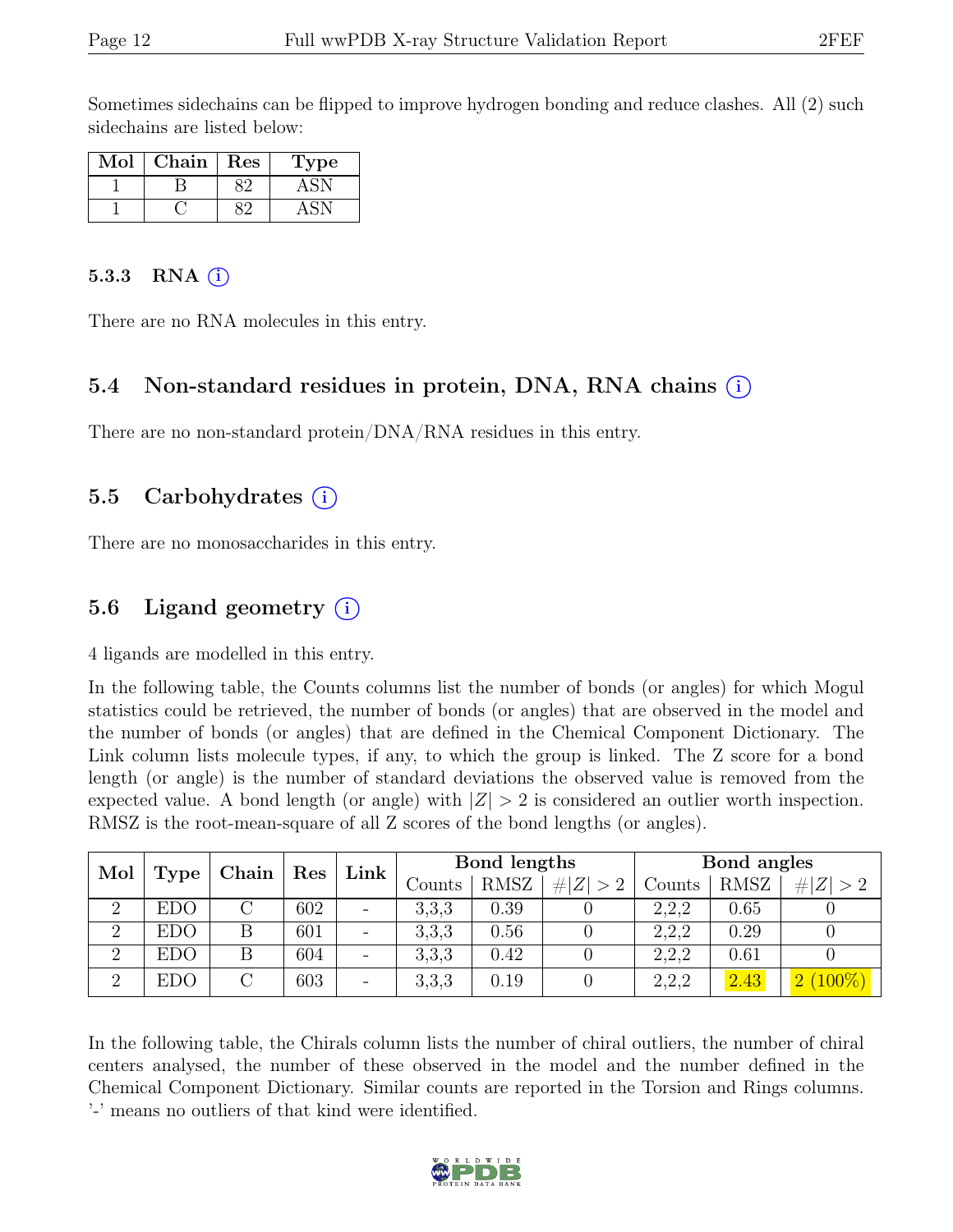| Mol |            |     |  | Type   Chain   Res   Link   Chirals   Torsions | Rings |
|-----|------------|-----|--|------------------------------------------------|-------|
|     | <b>EDO</b> | 602 |  | 1/1/1                                          |       |
|     | EDO        | 601 |  |                                                |       |
|     | EDO        | 604 |  |                                                |       |
|     | EDO        | 603 |  |                                                |       |

There are no bond length outliers.

All (2) bond angle outliers are listed below:

| Mol |     | $ $ Chain $ $ Res $ $ Type $ $ Atoms | Z | $\vert$ Observed $\vert$ <sup>o</sup> ) $\vert$ Ideal $\vert$ <sup>o</sup> ) |        |
|-----|-----|--------------------------------------|---|------------------------------------------------------------------------------|--------|
|     | 603 | $EDO   O1-C1-C2   -2.43$             |   | 94.40                                                                        | 111.91 |
|     | 603 | $EDO$   O2-C2-C1   -2.42             |   | 94.48                                                                        | 111.9  |

There are no chirality outliers.

All (3) torsion outliers are listed below:

| $Mol$   Chain   Res   Type |     |                 | Atoms               |
|----------------------------|-----|-----------------|---------------------|
|                            | 602 | <b>EDO</b>      | $O1-C1-C2-O2$       |
|                            | 603 | EDO <sub></sub> | $O1-C1-C2-O2$       |
|                            | 604 | EDO.            | $O1 - C1 - C2 - O2$ |

There are no ring outliers.

1 monomer is involved in 4 short contacts:

|  |             | Mol   Chain   Res   Type   Clashes   Symm-Clashes |
|--|-------------|---------------------------------------------------|
|  | $603$   EDO |                                                   |

### 5.7 Other polymers (i)

There are no such residues in this entry.

### 5.8 Polymer linkage issues (i)

There are no chain breaks in this entry.

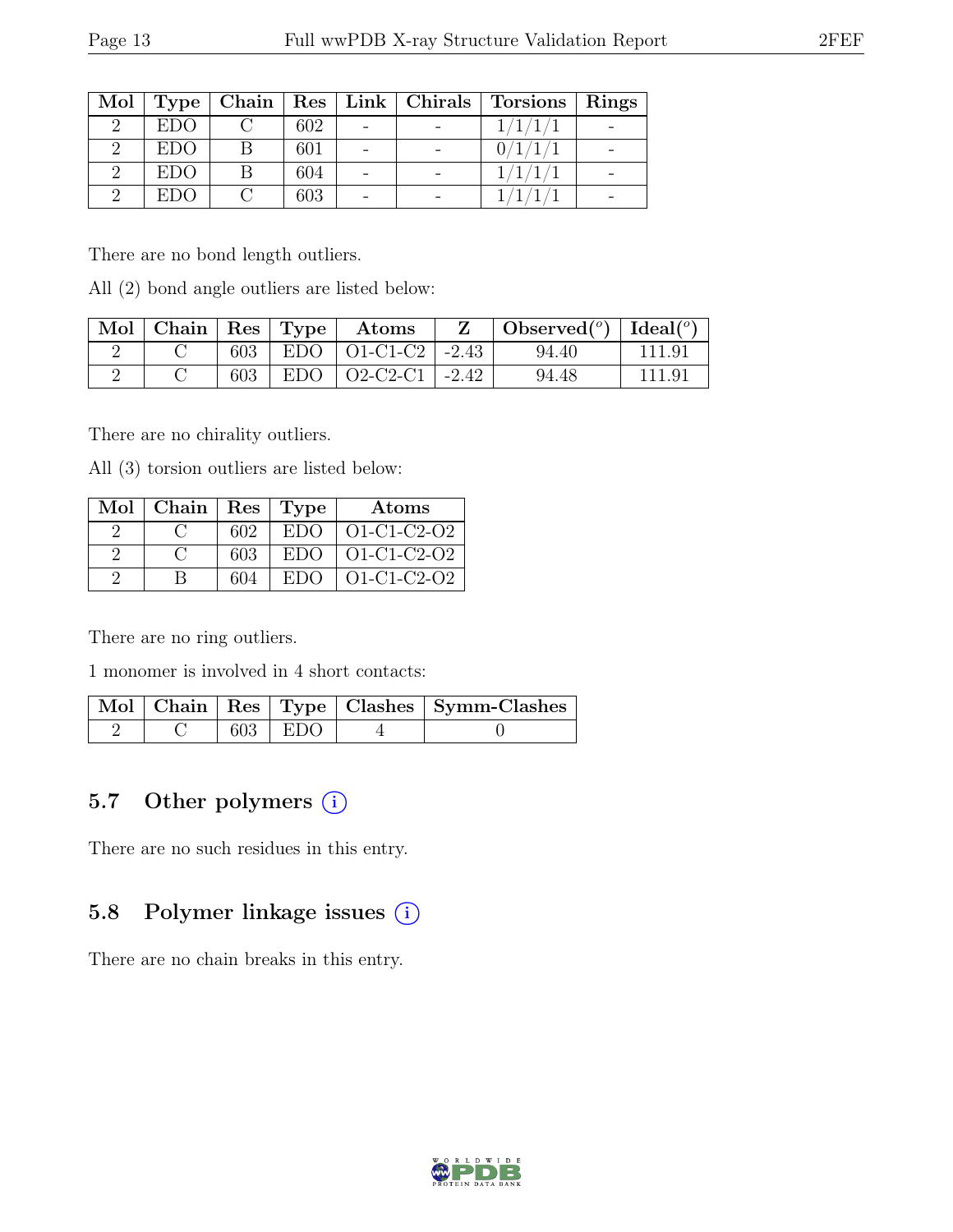# 6 Fit of model and data  $(i)$

## 6.1 Protein, DNA and RNA chains  $(i)$

In the following table, the column labelled ' $\#\text{RSRZ}>2$ ' contains the number (and percentage) of RSRZ outliers, followed by percent RSRZ outliers for the chain as percentile scores relative to all X-ray entries and entries of similar resolution. The OWAB column contains the minimum, median,  $95<sup>th</sup>$  percentile and maximum values of the occupancy-weighted average B-factor per residue. The column labelled 'Q< 0.9' lists the number of (and percentage) of residues with an average occupancy less than 0.9.

| Mol | Chain         | Analysed        | ${ <\hspace{-1.5pt}{\mathrm{RSRZ}} \hspace{-1.5pt}>}$ | $\rm \#RSRZ{>}2$                     | $OWAB(A^2)$    | $\rm Q\textcolor{black}{<}0.9$ |
|-----|---------------|-----------------|-------------------------------------------------------|--------------------------------------|----------------|--------------------------------|
|     |               | 280/294(95%)    | 0.54                                                  | $26 (9\%)$ 8 10                      | 19, 28, 44, 55 |                                |
|     | B             | $282/294(95\%)$ | 0.42                                                  | $13(4\%)$<br>32<br>35                | 23, 28, 42, 52 |                                |
|     | $\mathcal{C}$ | $279/294(94\%)$ | 0.54                                                  | $22(7%)$ 12<br>14                    | 22, 27, 44, 53 |                                |
| All | All           | 841/882 (95%)   | 0.50                                                  | 15 <br>61 $(7\%)$<br>16 <sup>°</sup> | 19, 28, 44, 55 |                                |

All (61) RSRZ outliers are listed below:

| Mol            | Chain                   | Res              | Type                    | <b>RSRZ</b>      |
|----------------|-------------------------|------------------|-------------------------|------------------|
| $\mathbf{1}$   | А                       | 214              | ALA                     | 8.1              |
| $\mathbf{1}$   | $\overline{A}$          | 193              | <b>SER</b>              | 5.7              |
| $\mathbf{1}$   | $\overline{\mathrm{C}}$ | 216              | <b>GLY</b>              | 4.7              |
| $\overline{1}$ | $\overline{A}$          | 191              | <b>LEU</b>              | $\overline{4.5}$ |
| $\overline{1}$ | $\overline{\mathbf{B}}$ | 293              | <b>ASP</b>              | 4.5              |
| $\overline{1}$ | $\overline{\rm C}$      | $\overline{128}$ | $\overline{\text{GLN}}$ | $\overline{4.3}$ |
| $\overline{1}$ | $\overline{\mathbf{B}}$ | 214              | <b>ALA</b>              | 4.3              |
| $\overline{1}$ | $\overline{\rm C}$      | 209              | <b>ALA</b>              | 4.2              |
| $\overline{1}$ | $\overline{\rm C}$      | 127              | $\overline{\text{GLU}}$ | 4.0              |
| $\overline{1}$ | $\overline{A}$          | 194              | <b>ALA</b>              | 4.0              |
| $\overline{1}$ | $\overline{\rm C}$      | 124              | <b>SER</b>              | 3.8              |
| $\mathbf{1}$   | A                       | 209              | ALA                     | $3.8\,$          |
| $\overline{1}$ | $\boldsymbol{A}$        | 293              | <b>ASP</b>              | $3.8\,$          |
| $\overline{1}$ | $\overline{\mathbf{B}}$ | 216              | <b>GLY</b>              | $3.7\,$          |
| $\overline{1}$ | $\, {\bf B}$            | 217              | <b>SER</b>              | $3.7\,$          |
| $\overline{1}$ | $\overline{\rm C}$      | 135              | <b>THR</b>              | $\overline{3.5}$ |
| $\overline{1}$ | $\overline{A}$          | 135              | <b>THR</b>              | $3.5\,$          |
| $\overline{1}$ | $\overline{\rm C}$      | 192              | <b>THR</b>              | $3.5\,$          |
| $\overline{1}$ | $\overline{A}$          | 208              | $\rm{ARG}$              | 3.4              |
| $\overline{1}$ | $\overline{C}$          | 193              | $\overline{\text{SER}}$ | 3.4              |
| $\overline{1}$ | $\overline{A}$          | 217              | SER                     | 3.3              |
| $\mathbf{1}$   | $\overline{C}$          | $26\,$           | ASP                     | 3.3              |
| $\mathbf{1}$   | $\overline{\rm A}$      | 292              | <b>GLY</b>              | 3.2              |

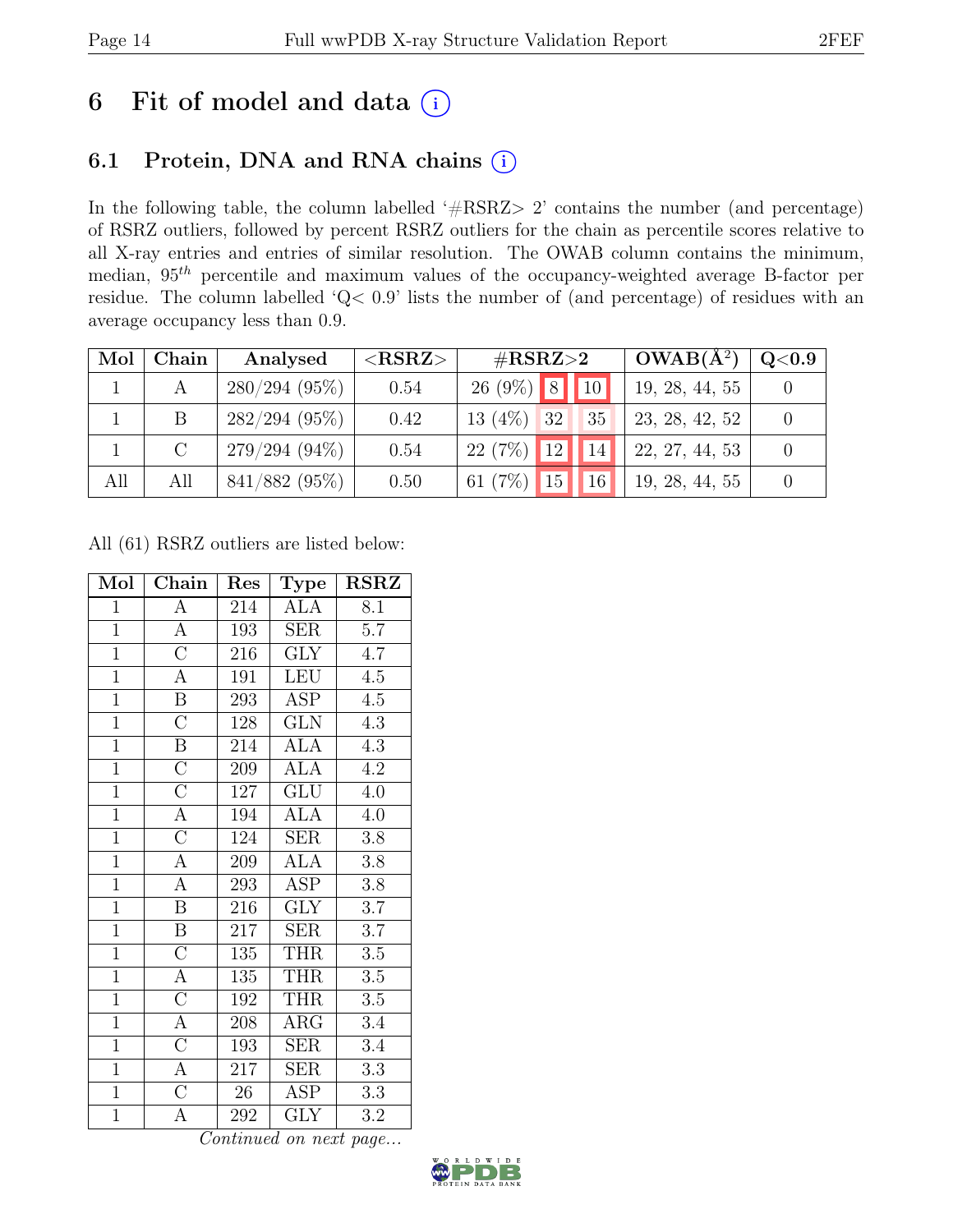| 2.9              |  |
|------------------|--|
| $2.9\,$          |  |
| 2.8              |  |
| 2.8              |  |
| 2.7              |  |
| $\overline{2.7}$ |  |
| $2.7\,$          |  |
| 2.6              |  |
| $2.6\,$          |  |
| 2.6              |  |

Continued from previous page...

Mol | Chain | Res | Type | RSRZ  $1 \mid C \mid 63 \mid ALA \mid 3.2$ 1 B 215 ASP 3.1

| $\mathbf 1$    | $\mathcal{C}$                                                              | 293              | ASP                     | $2.9\,$          |
|----------------|----------------------------------------------------------------------------|------------------|-------------------------|------------------|
| $\overline{1}$ | $\overline{\mathbf{B}}$                                                    | $\,6\,$          | LEU                     | $2.9\,$          |
| $\overline{1}$ |                                                                            | $\overline{126}$ | $\overline{\rm{ARG}}$   | $\overline{2.9}$ |
| $\overline{1}$ | $\frac{\overline{A}}{\overline{A}}$ $\frac{\overline{C}}{\overline{A}}$    | 192              | <b>THR</b>              | $2.9\,$          |
| $\overline{1}$ |                                                                            | $\overline{67}$  | <b>HIS</b>              | $\overline{2.8}$ |
| $\overline{1}$ |                                                                            | 129              | $\overline{\text{GLY}}$ | $2.8\,$          |
| $\overline{1}$ | $\overline{A}$                                                             | $64$             | <b>ALA</b>              | $\overline{2.7}$ |
| $\overline{1}$ | $\overline{A}$                                                             | <b>270</b>       | <b>ASP</b>              | $\overline{2.7}$ |
| $\overline{1}$ | $\overline{\mathbf{B}}$                                                    | $\overline{127}$ | $\overline{\text{GLU}}$ | $\overline{2.7}$ |
| $\overline{1}$ | $\overline{A}$                                                             | $\overline{128}$ | $\overline{\text{GLN}}$ | 2.6              |
| $\overline{1}$ | $\overline{C}$                                                             | 218              | ASP                     | $\overline{2.6}$ |
| $\overline{1}$ | $\frac{\overline{A}}{\overline{A}}$                                        | 276              | <b>ALA</b>              | $2.6\,$          |
| $\overline{1}$ |                                                                            | $\overline{211}$ | PHE                     | $\overline{2.6}$ |
| $\overline{1}$ | $\overline{A}$                                                             | $2\overline{13}$ | GLU                     | $\overline{2.5}$ |
| $\overline{1}$ | $\overline{\mathbf{B}}$                                                    | 129              | $\overline{\text{GLY}}$ | $\overline{2.5}$ |
| $\overline{1}$ | $\overline{B}$                                                             | $\,292$          | GLY                     | $\overline{2.5}$ |
| $\overline{1}$ | $\overline{B}$                                                             | 208              | $\overline{\text{ARG}}$ | $\overline{2.5}$ |
| $\overline{1}$ | $\overline{C}$                                                             | $\overline{126}$ | $\overline{\rm{ARG}}$   | $\overline{2.4}$ |
| $\overline{1}$ |                                                                            | $\overline{1}25$ | LEU                     | $\overline{2.4}$ |
| $\overline{1}$ | $\frac{\overline{C}}{\overline{C}}$<br>$\frac{\overline{A}}{\overline{C}}$ | <b>129</b>       | $\overline{\text{GLY}}$ | $\overline{2.4}$ |
| $\overline{1}$ |                                                                            | 268              | $\overline{\text{GLY}}$ | $\overline{2.3}$ |
| $\overline{1}$ |                                                                            | $\overline{65}$  | $\overline{\text{GLN}}$ | $\overline{2.3}$ |
| $\overline{1}$ | $\overline{\mathbf{B}}$                                                    | 213              | $\overline{\text{GLU}}$ | $\overline{2.3}$ |
| $\overline{1}$ | $\overline{C}$                                                             | $123\,$          | <b>ASP</b>              | $\overline{2.3}$ |
| $\overline{1}$ | $\overline{\rm C}$                                                         | 136              | <b>ALA</b>              | $\overline{2.3}$ |
| $\overline{1}$ | $\overline{\mathrm{B}}$                                                    | 218              | ASP                     | $\overline{2.3}$ |
| $\overline{1}$ | $\overline{A}$                                                             | $2\overline{35}$ | $\overline{\text{GLN}}$ | $\overline{2.2}$ |
| $\overline{1}$ | $\overline{A}$                                                             | 269              | <b>TRP</b>              | $\overline{2.2}$ |
| $\overline{1}$ | $\overline{A}$                                                             | 267              | <b>TYR</b>              | $2.2\,$          |
| $\overline{1}$ | $\overline{C}$                                                             | $\overline{6}$   | LEU                     | $\overline{2.1}$ |
| $\overline{1}$ |                                                                            | $\overline{217}$ | SER                     | $\overline{2.1}$ |
| 1              | $\overline{\rm A}$                                                         | 212              | $\overline{\text{GLU}}$ | 2.1              |
| $\mathbf{1}$   | А                                                                          | 196              | GLU                     | 2.1              |
| $\mathbf 1$    | B                                                                          | 192              | <b>THR</b>              | 2.1              |
| $\mathbf{1}$   | $\overline{A}$                                                             | 231              | $\rm{ARG}$              | 2.0              |
| $\mathbf{1}$   | $\overline{C}$                                                             | 213              | <b>GLU</b>              | 2.0              |
|                |                                                                            |                  |                         |                  |

### 6.2 Non-standard residues in protein, DNA, RNA chains  $(i)$

There are no non-standard protein/DNA/RNA residues in this entry.